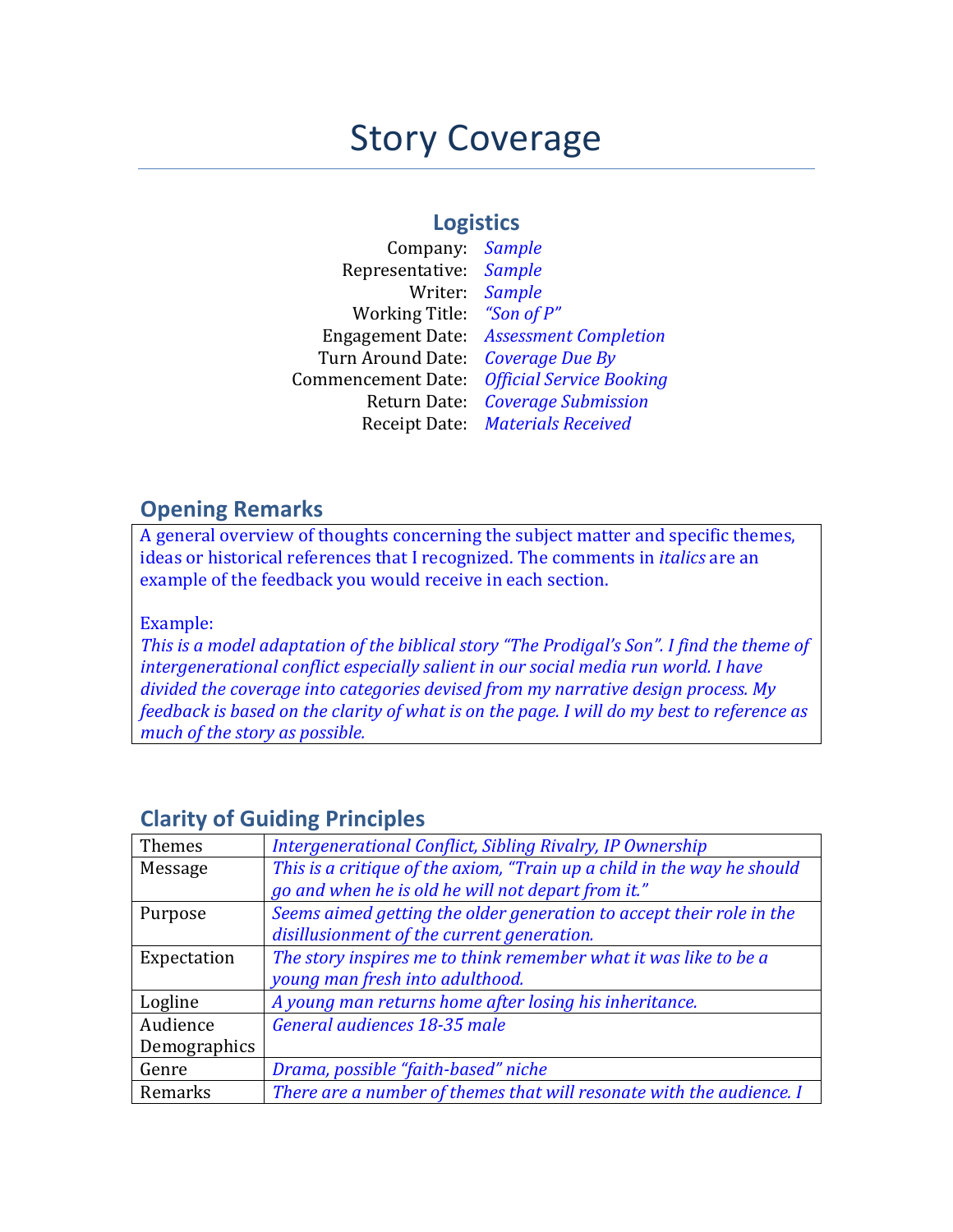|  | do think one of them must be central to the story. The story holds all |
|--|------------------------------------------------------------------------|
|  | three in equal balance, which muddles the character, character         |
|  | actions and scene choices. By selecting one theme and one purpose or   |
|  | message to convey to the audience, you create an opportunity to        |
|  | smooth out any bumps in the story.                                     |

# **Clarity of Character Relationships**

#### **Protagonist**

| Description            | I believe the intended protagonist is Michael Branson. Early 30s,    |  |
|------------------------|----------------------------------------------------------------------|--|
|                        | youngest child, white male, Millennial, second-generation            |  |
|                        | "bootstrapper". He is his father's son. There is another character   |  |
|                        | that shares the audience's attention: David Branson Sr., his father. |  |
|                        | David is early 60's, White man, Baby Boomer with Gen X tendencies,   |  |
|                        | "bootstrapper" in the information age. College business degree but   |  |
|                        | self-taught type.                                                    |  |
| Goal                   | Michael - To cement his own legacy.                                  |  |
|                        | David - To pass his legacy down.                                     |  |
|                        |                                                                      |  |
| <b>Success Rate</b>    | Michael - 0%, He is swindled out of his investment and must return   |  |
|                        | home.                                                                |  |
|                        | David - His son returns to save the company. 100%.                   |  |
| <b>Stumbling Block</b> | Michael is extremely prideful about his programming talent.          |  |
| <b>Emotionally Arc</b> | Michael - I don't get a clear understand of where he is emotional at |  |
|                        | the beginning of the story. I get a sense that his life is coming    |  |
|                        | together from the montage but I don't know how he feels about it.    |  |
|                        | When we get to see him interact with others in a scene, he is always |  |
|                        | anger and confused. At the end of the story, he has accepted the     |  |
|                        | consequence of his actions but story is unclear about the chain of   |  |
|                        | emotional changes that lead up to his acceptance.                    |  |
|                        | David - His journey is a bit clearer but incomplete. He is           |  |
|                        |                                                                      |  |
|                        | emotionally commanding and self-assured. During the course of his    |  |
|                        | story, he progressively fails to protect his company from a hostile  |  |
|                        | takeover. His failures cause him to make more desperate decisions.   |  |
|                        | Then he is rescued by Michael's return and all is well but none of   |  |
|                        | the other relationships seem to matter.                              |  |
|                        |                                                                      |  |

#### **Foils and Communities**

Describe each Foil and Community that is represented.

| Foil              | Community       | Responsibility            |
|-------------------|-----------------|---------------------------|
| David Branson Sr. | <b>Business</b> | Michael is the Chief Tech |
|                   |                 | Officer of the family     |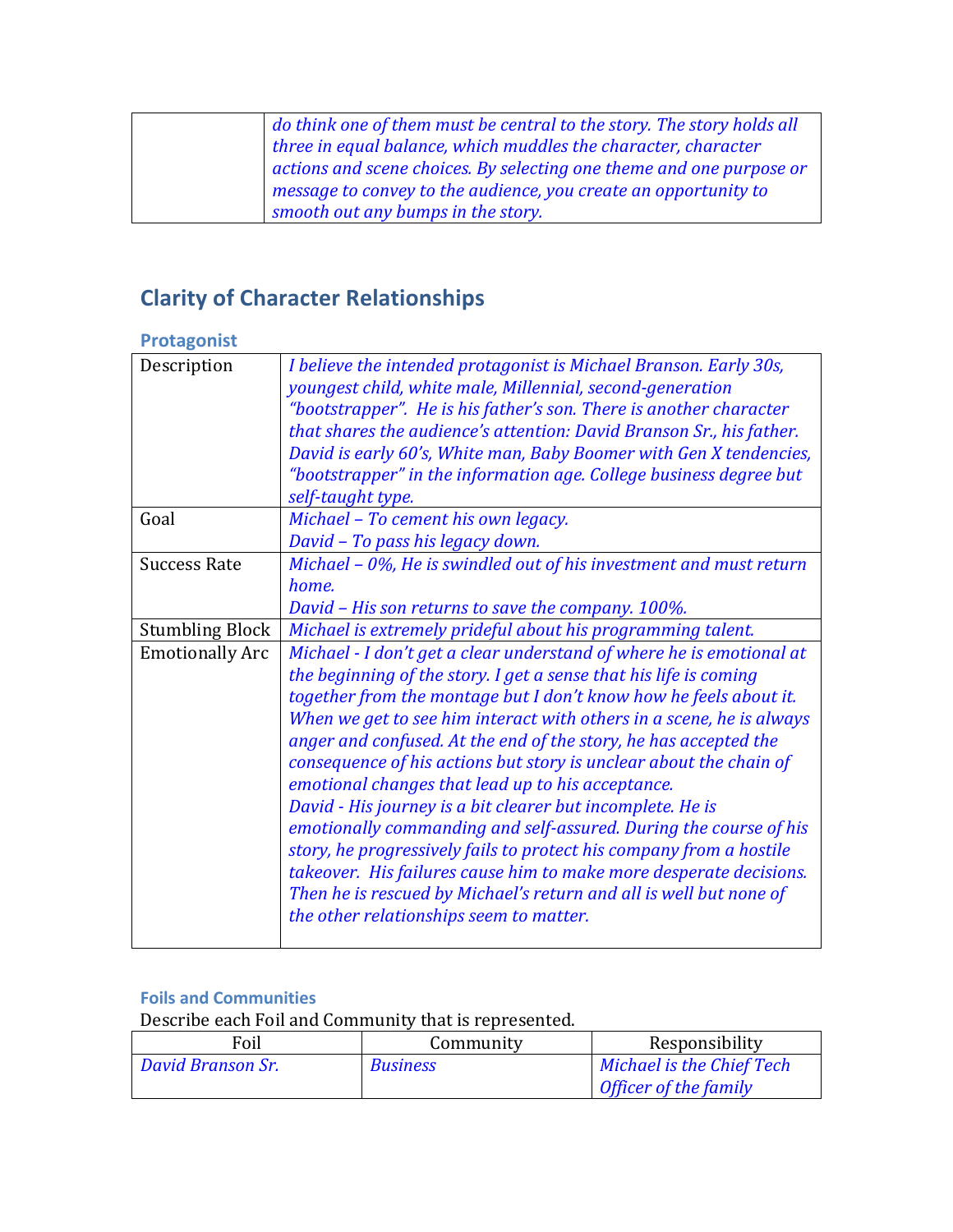|                   |            | business.                   |
|-------------------|------------|-----------------------------|
| "Cutty" Wilson    | Fraternity | Michael is responsible for  |
|                   |            | the fraternity's mentorship |
|                   |            | program.                    |
| David Branson Jr. | Family     | Michael is responsible to   |
|                   |            | prepare the Sunday dinner.  |

#### **Antagonist**

| Description:           | There is one clear antagonist – Clifford Haynes. There is no age or<br>race listed but I will go with white male, age 35 - 40, athletic,<br>Corporate Raider Hitman type. |
|------------------------|---------------------------------------------------------------------------------------------------------------------------------------------------------------------------|
| Goal:                  | To earn money by acquiring the Branson family business.                                                                                                                   |
| <b>Success Rate</b>    | 0%                                                                                                                                                                        |
| <b>Stumbling Block</b> | He seems to have an "oily" disposition.                                                                                                                                   |
| <b>Emotionally Arc</b> | <b>None</b>                                                                                                                                                               |

#### **Foils and Communities**

Describe each Foil and Community that is represented.

| Foil                 | Community | Responsibility               |
|----------------------|-----------|------------------------------|
| <b>Marion Jones</b>  | Hedgefund | Clifford closes acquisitions |
| <b>Luther States</b> | 222<br>.  | Clifford slips side business |
|                      |           |                              |

#### **Consequences**

What is at stake in the world of the story if the protagonist loses? *His family's company*

What is at stake in the world of the story if the antagonist loses? Money? Remarks

- *You must choose one protagonist. Even in ensemble stories, there is one character that is responsible for the inciting action and motivates the interaction with the other characters throughout the story.*
- Michael is not a strong protagonist. He doesn't have or can't learn the skill set to action the recovery of his family's company. In the final confrontation with *Clifford, it is the lawyer that discovers the loophole that allows him to recover the controlling shares of the company.*
- *There are too many foils:*
- *Three Foils should be selected for each Agonist. Focus each Foil on an aspect of the Agonist's personality.* Use them to reveal details about the Agonist to *the audience in an organic manner. This will help cut down on the flashbacks and dialogue.*
- The Foils selected should have relative impact on the action of the story.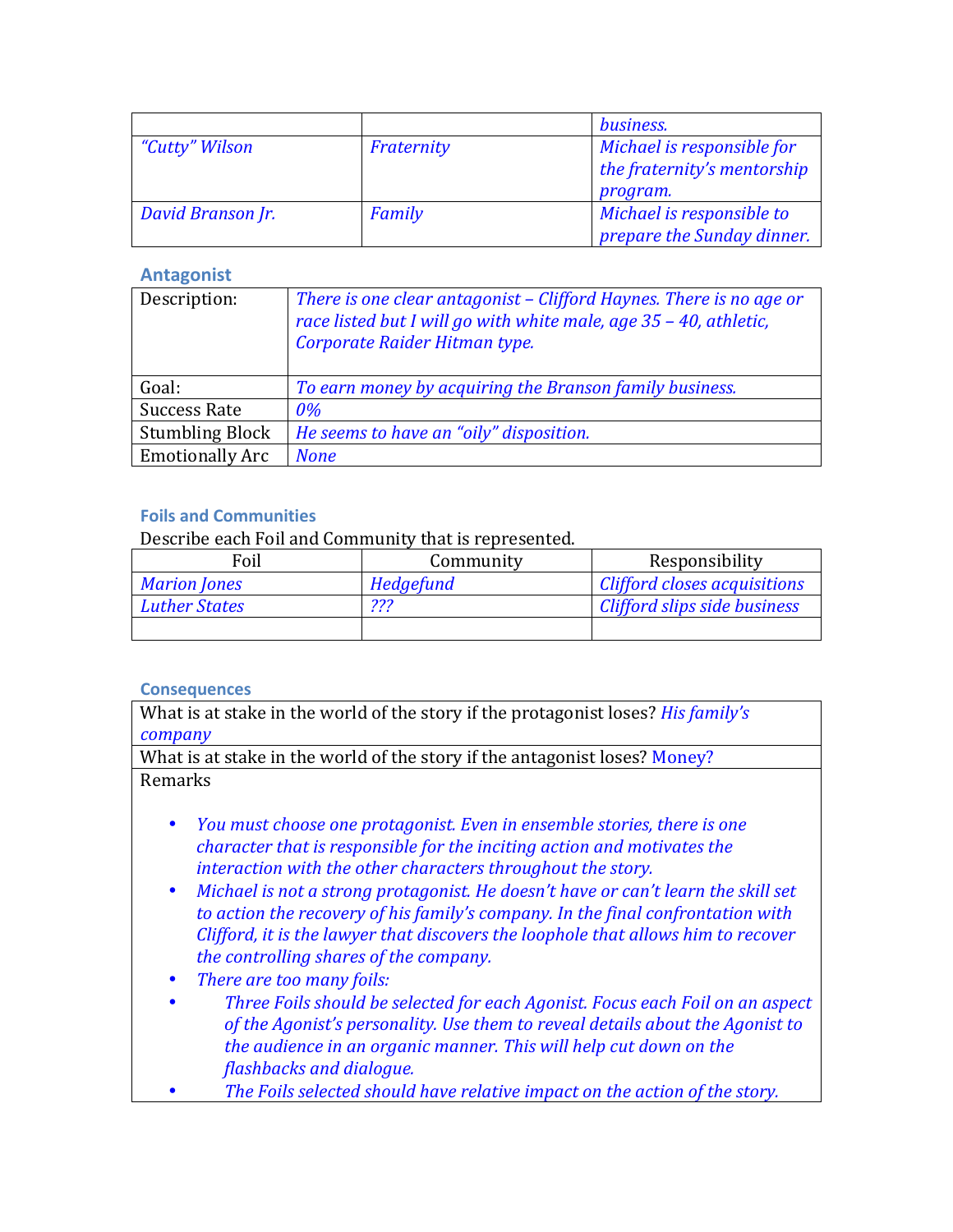• The Antagonist seems non-descript. He needs to have a reason to do the job other than money. Antagonist should be the flip side of the Protagonist in *philosophy.* Ideally, if the Protagonist is the example of why the message of the *film should be put into practice by the audience, the Antagonist should be a valid* example of why the message is not practical.

*There are a number of characters and scenes that are fun but do nothing to advance the story. They should be cut. The script should not be more than 85 or 90 pages, at the most*

## **Story Blue Print**

Act I – Capacity – This is where the message of the story is established in the clear execution of Character, Setting, and Tone.

- A. Dawning Tableau The first scene shows the state of the world of the Protagonist. *I like the lab scene with Michael racing lab rats in a maze. I infer that it is symbolism for the fact that he is on the running an obstacle course for a majority of the story.*
- *B.* The Illustrated Purpose This scene were the audience is told the message of the story. It generally occurs about 5 minutes in. *I didn't see this scene. All the action* with his friend trying to pick up girls at the bar is funny but adds nothing to the story. You want to establish Michael's position in the family business and *then the money problems.*
- C. Communities, Responsibilities and the Stumbling Block This is where the audience gets to see who Michael is and what he is good and bad at.
	- a. First Community *His father and his brother. His relationship has* different issues but feels the same thematically. Both his father and *brother* want him to take his role in the community more seriously. His *parents* want to protect him and he wants to protect his fiancé and *unborn child. I would suggest one or the other.*
	- b. Second Community *Cutty Wilson This relationship still feels like a family bond. It is not significantly different in scope from Michael's father or his brother. Another issue is that there is nothing Michael can learn* from Cutty that helps him along his journey. It is easy for the audience to relate but should be cut. There should be a different aspect of Michael's life explored. Maybe his work life?
		- i. The Stumbling Block *During one of these scenes, Michael's stumbling block should be revealed during the interaction. It is* something that he needs to overcome in order to apply the *message.*
- D. The Shift Here is the scene where he encounters a problem that he doesn't have the resources or practical experience to overcome. *In this case, he is*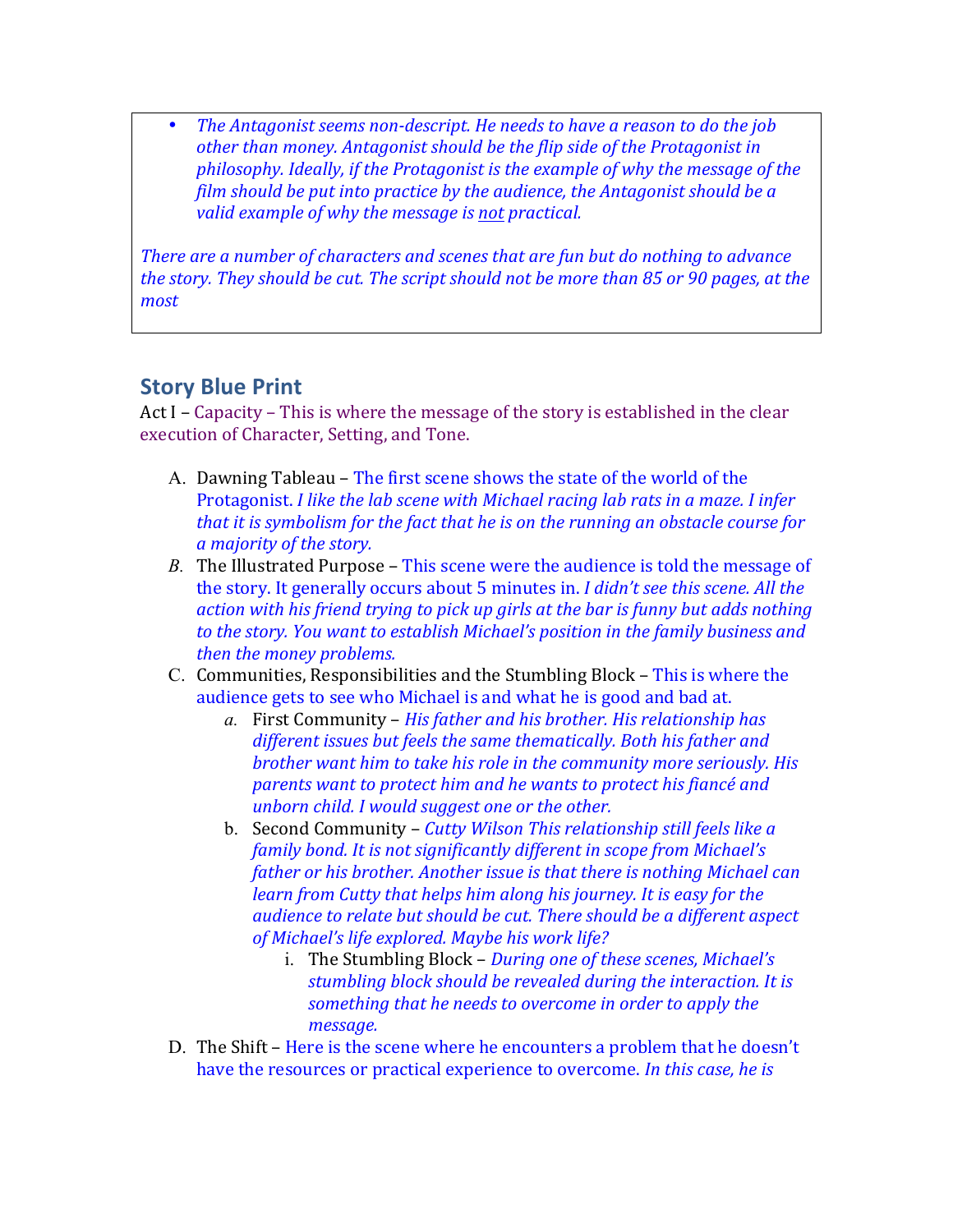passed over for the promotion to COO. This scene happens but not until page 19. This is too late. It needs to happen closer page 12.

- E. Adaptation This is a selection of scenes that showcase Michael's ability to adjust to his new circumstances. *His foray into the world of entrepreneurship* serves as a great opportunity to showcase more of Michael's skillset.
- F. New Opportunity Here is the point of no return for Michael. He must make the decision to leave the world he knew behind for whatever reason. *In this case to figure out if the algorithm will work. This should occur a fourth of the way* into the script. (If the script is ninety pages long, then this event should *happen on page 22.)*

Act II – Opportunity – This is where the Protagonist gets to show the full range of his abilities in a new environment.

- A. New Communities and Responsibilities There are different ways of executing this part of the story. The Protagonist can find new people in a different location that reflect the people and communities in Act One; or the Protagonist can learn that the people in his current communities have skills sets that he was previously unaware of. In this act, the Foils must be able to teach the Protagonist new skills and give him access to resources he didn't have before.
	- a. First Community This Foil should reflect the relationship with his family. This could be his frat brother or college classmate.
		- $i.$  Enter the Cardinal Foil This Foil will be pivotal to the Protagonist embracing the message of the film.
		- ii. The Stumbling Block The audience should be reminded of his **Stumbling Block**
	- *b.* Second Community This should be a reflection of the second community in Act 1. *I* would suggest that Michael run into a Venture *Capitalist.*
		- i. Antagonist Revealed This is where Michael will get more information on who is after him and why.
	- c. Third Community Again another Foil and community that is a reflection of the third community in Act 1.
- B. The Conjunction This is the scene where the Protagonist and Antagonist meet directly. This should occur midway through the script
	- a. Community Support There should be evidence that the communities are supporting the Protagonist and that the Antagonist didn't account for this.
	- b. Protagonist Victory Generally, the Protagonist wins the first encounter but does not eliminate the Antagonist.
	- c. Unexpected Discovery When the Antagonist retreats, the Protagonist discovers that there is more that needs to be done.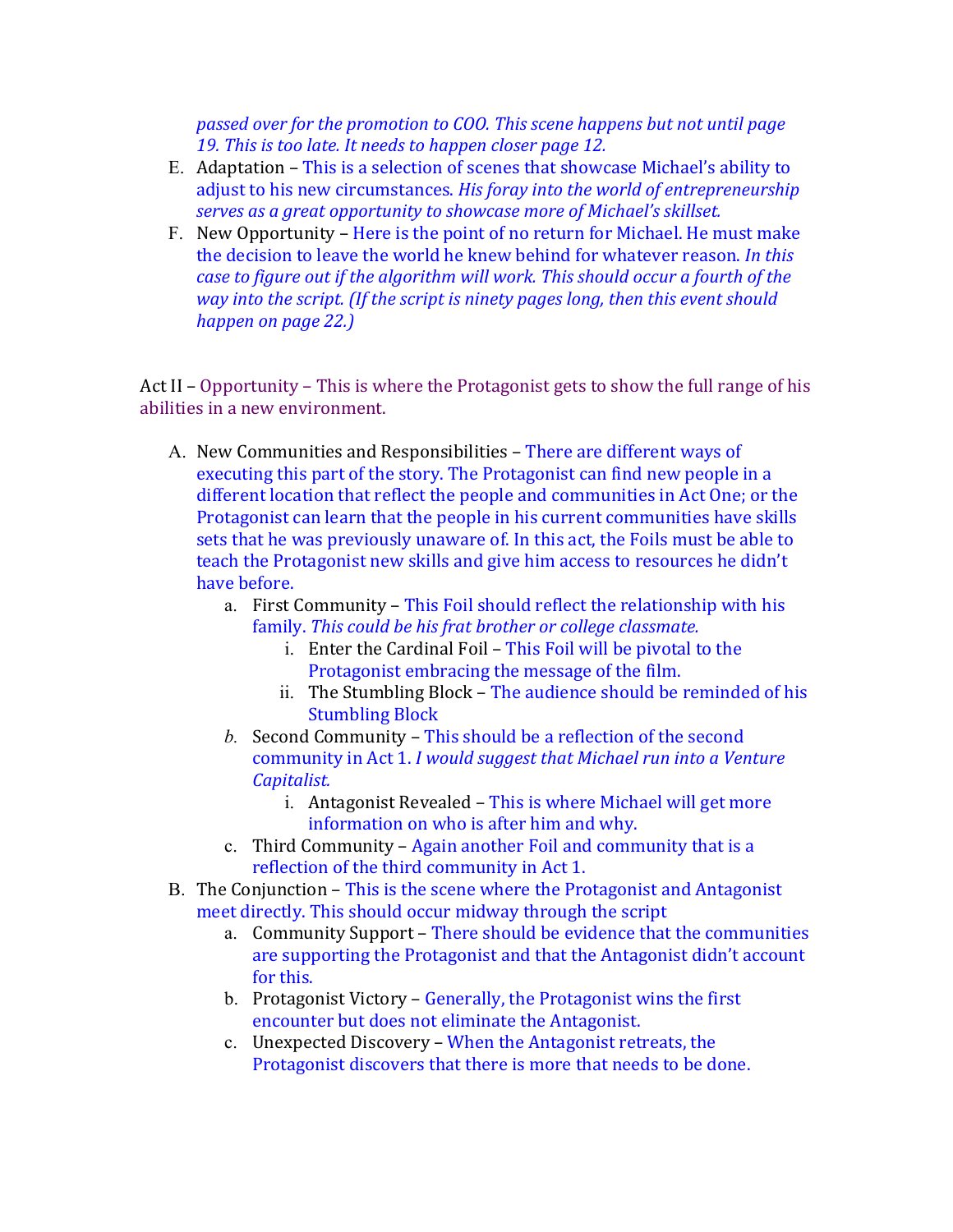Act III – Downfall – This is where the Protagonist is laid bare, revealing that he has not actually internalized the message of the story

- C. Striped This is where the Protagonist begins to, for whatever reason, get separated from the foils and communities. It could be a difference of philosophy or the weariness of finding out that the situation is not actually solved. Whatever the case, the Protagonist is systematically stripped of the advantages he had with the Communities.
	- a. Hubris and the Communities This is the moment where the cracks begin to show.
	- b. Miscalculation and The Stumbling Block It is revealed that the Protagonist just doesn't get the message in the film.
	- c. Routed by the Antagonist The Protagonist is estranged from the Foils and Communities. When the Antagonist returns, it is he that must retreat.
- D. Rock Bottom
	- a. Face in the Dirt This is the scene where the Protagonist wallows in self-pity.
	- b. Eyes to Heaven Here, the Protagonist reaches out to the Universe for an answer.
- E. Peer Into the Reflection This should occur three-fourths into the script (Page 67 in a 90 page script)
	- a. The Looking Glass This is the moment of honest reflection that leads him to understanding the message of the story.
	- b. Bootstraps Moment The Protagonist makes the decision to change the circumstances and comes up with a plan.

Act IV – Evolution – This is where the Protagonist makes the final push for control of his circumstances and prove that his or she has finally internalized the message.

- A. A Second Opportunity
	- a. The Hustle The Protagonist does what he can to repair the relationships with the Foils/Communities. He or she rallies them with the plan.
	- b. The Obstacle Course The Protagonist runs the plan. It is successful until…
	- c. The Rabid Defense The Antagonist employs a countermeasure that the Protagonist didn't consider. The Protagonist is in danger again.
	- d. The Final Evaluation The Protagonist gets a moment to think, generally do to the over confidence of the Antagonist. He considers the message and develops...
	- e. The Final Gambit The Protagonist makes a final, bold but reasonable attempt at victory and is successful.
- B. The Index This is the final moments of the film when the audience sees the effects of employing the message.